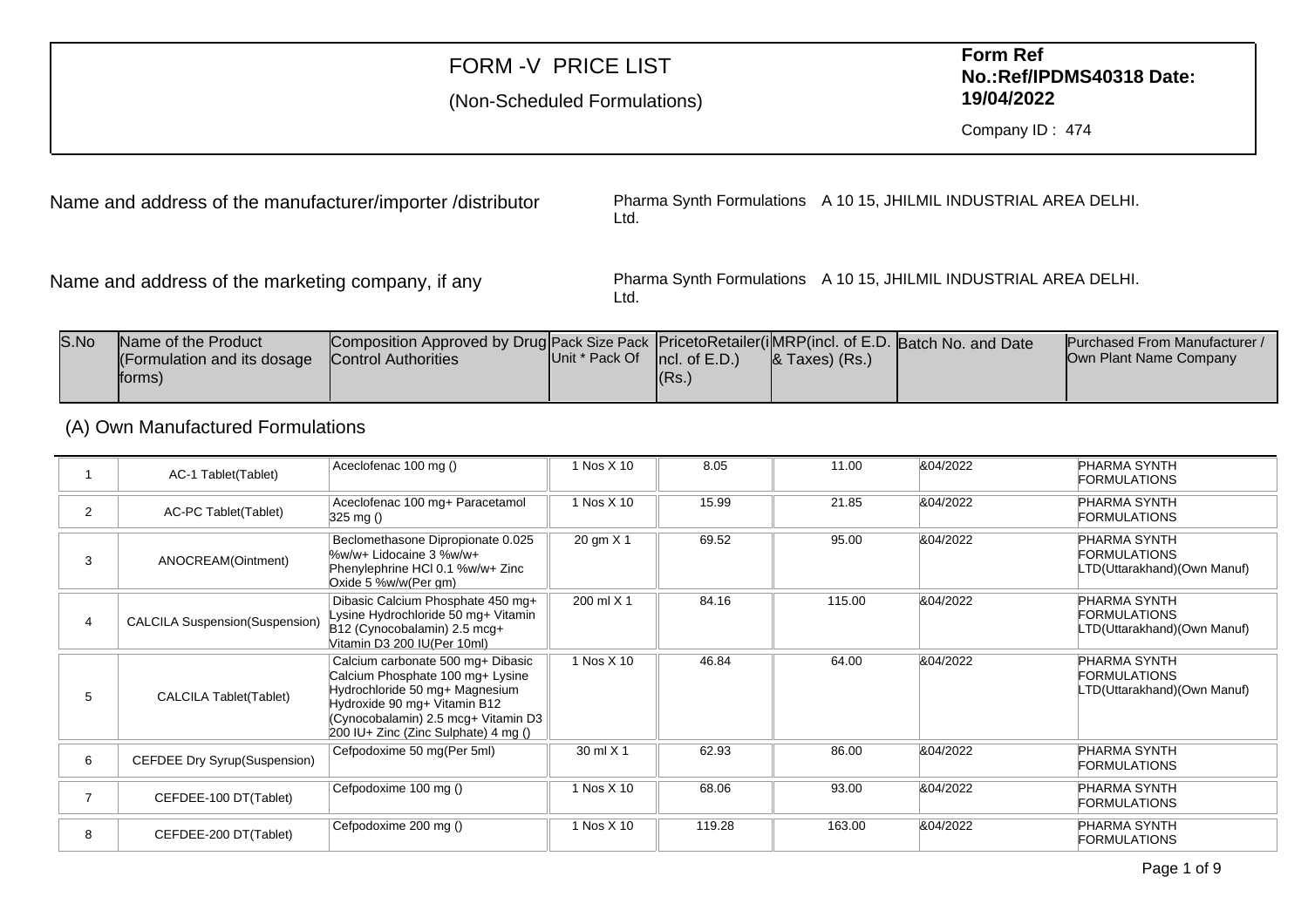### (Non-Scheduled Formulations)

**Form Ref No.:Ref/IPDMS40318 Date:19/04/2022**

Company ID : 474

Pharma Synth Formulations A 10 15, JHILMIL INDUSTRIAL AREA DELHI. Ltd.

| S.No | Name of the Product<br>(Formulation and its dosage<br>fforms) | Composition Approved by Drug Pack Size Pack<br><b>Control Authorities</b>                                                                                                    | Unit * Pack Of | $ ncl.$ of $E.D.$ )<br>(Rs.) | PricetoRetailer(iMRP(incl. of E.D.<br>$\&$ Taxes) (Rs.) | Batch No. and Date | Purchased From Manufacturer /<br>Own Plant Name Company                   |
|------|---------------------------------------------------------------|------------------------------------------------------------------------------------------------------------------------------------------------------------------------------|----------------|------------------------------|---------------------------------------------------------|--------------------|---------------------------------------------------------------------------|
| 9    | CIFIGOLD Dry Syrup(Suspension)                                | Cefixime 50 mg+ Lactic Acid Bacillus<br>60 M. Spores(Per 5ml)                                                                                                                | 30 ml X 1      | 52.69                        | 72.00                                                   | 804/2022           | <b>PHARMA SYNTH</b><br><b>FORMULATIONS</b>                                |
| 10   | CIFIGOLD-100 DT(Tablet)                                       | Cefixime 100 mg ()                                                                                                                                                           | 1 Nos X 10     | 53.57                        | 73.20                                                   | 804/2022           | <b>PHARMA SYNTH</b><br><b>FORMULATIONS</b>                                |
| 11   | DeeAmmrit Tablet(Tablet)                                      | Cholecalciferol 60000 IU (4)                                                                                                                                                 | 1 Nos $X$ 4    | 29.27                        | 40.00                                                   | 804/2022           | <b>PHARMA SYNTH</b><br><b>FORMULATIONS</b>                                |
| 12   | DP-1 Tablet(Tablet)                                           | Diclofenac Potassium 50 mg+<br>Paracetamol 325 mg ()                                                                                                                         | 1 Nos X 10     | 8.85                         | 12.10                                                   | 804/2022           | <b>PHARMA SYNTH</b><br><b>FORMULATIONS</b>                                |
| 13   | GYNOCREAM(Cream)                                              | Cetrimide 0.6 %w/w+ Chlorhexidine<br>Gluconate Solution 0.3 %w/w(Per gm)                                                                                                     | 20 gm X 1      | 65.86                        | 90.00                                                   | &04/2022           | <b>PHARMA SYNTH</b><br><b>FORMULATIONS</b>                                |
| 14   | <b>GYNOTAB Tablet(Tablet)</b>                                 | Clotrimazole 200 mg+ Lactic Acid<br>Bacillus 150 M. Spores+ Tinidazole<br>$500 \text{ mg}()$                                                                                 | 1 Nos $X_6$    | 64.40                        | 88.00                                                   | &04/2022           | <b>PHARMA SYNTH</b><br><b>FORMULATIONS</b><br>LTD(Uttarakhand)(Own Manuf) |
| 15   | <b>LACTOBION FORTE</b><br>Capsule(Capsule)                    | Biotin 10 mcg+ Folic Acid 500 mcg+<br>Lactic Acid Bacillus 100 M. Spores+<br>Niacinamide/Nicotinamide 25 mg+<br>Vitamin B12 (Cynocobalamin) 5 mcg+<br>Vitamin B6 HCL 1 mg () | 1 Nos X 10     | 38.05                        | 52.00                                                   | &04/2022           | <b>PHARMA SYNTH</b><br><b>FORMULATIONS</b><br>LTD(Uttarakhand)(Own Manuf) |
| 16   | LB-1 Tablet(Tablet)                                           | Lactic Acid Bacillus 120 M. Spores ()                                                                                                                                        | 1 Nos X 10     | 8.05                         | 11.00                                                   | &04/2022           | <b>PHARMA SYNTH</b><br><b>FORMULATIONS</b>                                |
| 17   | LCT-1 Tablet(Tablet)                                          | Levocetirizine Dihydrochloride 5 mg ()                                                                                                                                       | 1 Nos X 10     | 8.05                         | 11.00                                                   | &04/2022           | <b>PHARMA SYNTH</b><br><b>FORMULATIONS</b>                                |
| 18   | LIVOBION Capsules(Capsule)                                    | Biotin 30 mcg+ Choline Bitartarate 100<br>mg+ DI-Methionine 100 mg+ Folic Acid<br>0.5 mg+ Lysine Hydrochloride 100 mg+<br>Niacinamide/Nicotinamide 25 mg+                    | 1 Nos X 20     | 98.79                        | 135.00                                                  | &04/2022           | <b>PHARMA SYNTH</b><br><b>FORMULATIONS</b><br>LTD(Uttarakhand)(Own Manuf) |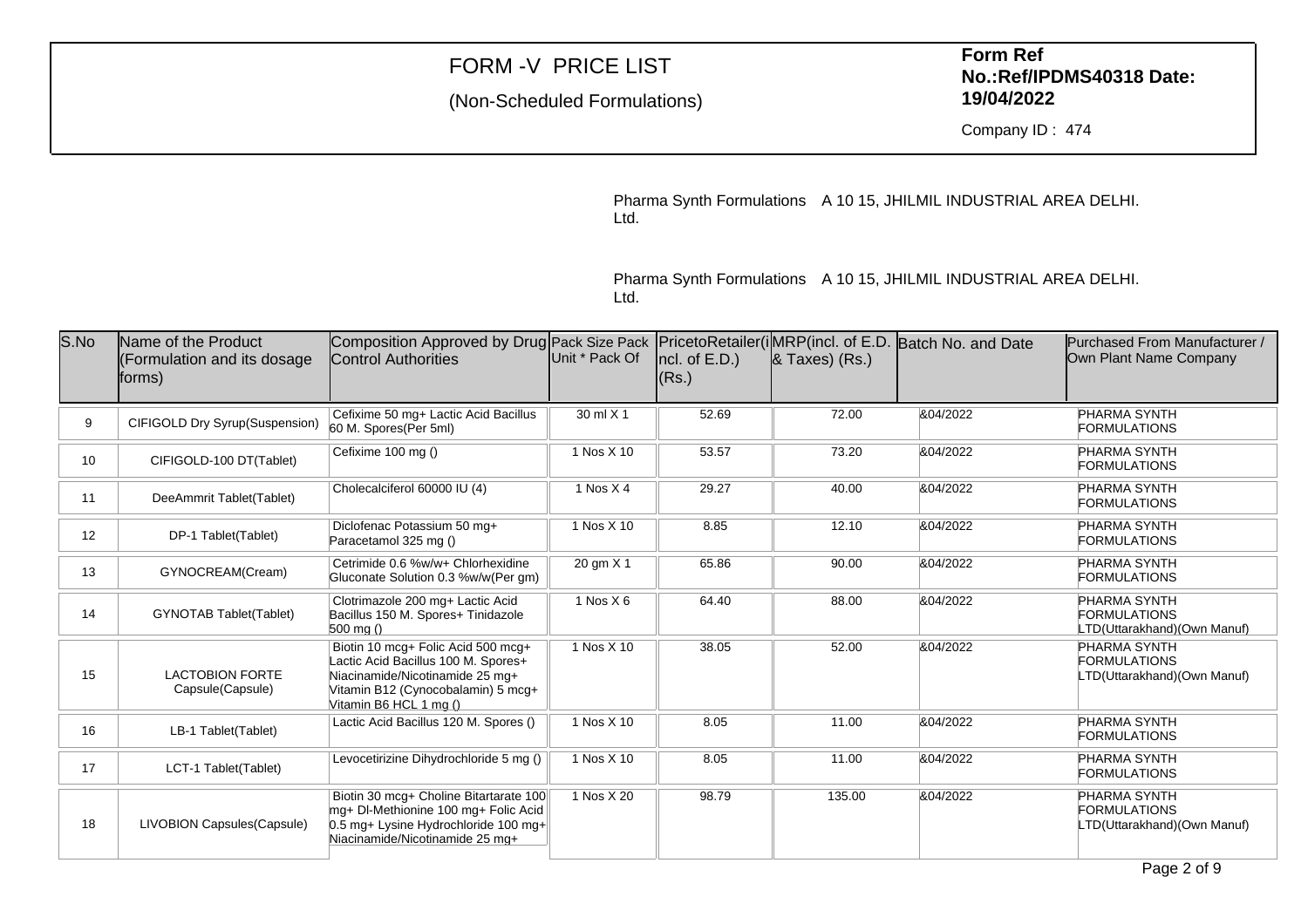### (Non-Scheduled Formulations)

**Form Ref No.:Ref/IPDMS40318 Date:19/04/2022**

Company ID : 474

Pharma Synth Formulations A 10 15, JHILMIL INDUSTRIAL AREA DELHI. Ltd.

| S.No | Name of the Product<br>(Formulation and its dosage<br>forms)      | Composition Approved by Drug Pack Size Pack<br>Control Authorities                                                                                                                                                                                                                                                                                                 | Unit * Pack Of | $ncl.$ of $E.D.$ )<br>(Rs.) | PricetoRetailer(iMRP(incl. of E.D.<br>& Taxes) (Rs.) | Batch No. and Date | Purchased From Manufacturer /<br>Own Plant Name Company                   |
|------|-------------------------------------------------------------------|--------------------------------------------------------------------------------------------------------------------------------------------------------------------------------------------------------------------------------------------------------------------------------------------------------------------------------------------------------------------|----------------|-----------------------------|------------------------------------------------------|--------------------|---------------------------------------------------------------------------|
| 18   | LIVOBION Capsules(Capsule)                                        | Vitamin B12 (Cynocobalamin) 5 mcq+<br>Vitamin B6 HCL 1 mg ()                                                                                                                                                                                                                                                                                                       | 1 Nos X 20     | 98.79                       | 135.00                                               | &04/2022           | <b>PHARMA SYNTH</b><br><b>FORMULATIONS</b>                                |
| 19   | <b>LIVOBION Drops(Drops)</b>                                      | Biotin 10 mcg+ DI-Methionine 10 mg+<br>Folic Acid 0.1 mg+ Lysine<br>Hydrochloride 30 mg+<br>Niacinamide/Nicotinamide 5 mg+<br>Tricholine Citrate 20 mg+ Vitamin B12<br>(Cynocobalamin) 2 mcg+ Vitamin B6                                                                                                                                                           | 20 ml X 1      | 43.91                       | 60.00                                                | 804/2022           | <b>PHARMA SYNTH</b><br><b>FORMULATIONS</b><br>LTD(Uttarakhand)(Own Manuf) |
| 20   | LIVOBION Syrup(Syrup)                                             | Biotin 15 mcg+ DI-Methionine 50 mg+<br>Folic Acid 500 mcg+ Lysine<br>Hydrochloride 50 mg+<br>Niacinamide/Nicotinamide 25 mg+<br>Tricholine Citrate 50 mg+ Vitamin B12<br>(Cynocobalamin) 2.5 mcg+ Vitamin B6<br>HCL 1 mg(Per 5ml)                                                                                                                                  | 200 ml X 1     | 84.16                       | 115.00                                               | 804/2022           | <b>PHARMA SYNTH</b><br><b>FORMULATIONS</b><br>LTD(Uttarakhand)(Own Manuf) |
| 21   | LYCOMALT Suspension(Suspension) gm+ Milk Protein Hydrolysate 0.33 | Calcium gluconate 50 mg+ Copper<br>Sulphate Pentahydrate 1 mg+ Ferric<br>Ammonium Citrate 25 mg+ Folic Acid<br>0.5 mg+ Lycopene 1 mg+ Lysine<br>Hydrochloride 20 mg+ Malt Extract 0.5<br>gm+ Niacinamide/Nicotinamide 22.5<br>mg+ Vitamin B12 (Cynocobalamin) 2.5<br>mcg+ Vitamin B6 HCL 0.75 mg+<br>Vitamin D3 400 IU+ Zinc Sulphate<br>Monohydrate 7 mg(Per 5ml) | 300 ml X 1     | 190.27                      | 260.00                                               | 804/2022           | PHARMA SYNTH<br><b>FORMULATIONS</b><br>LTD(Uttarakhand)(Own Manuf)        |
| 22   | MANGOGYL-OM(Syrup)                                                | Metronidazole Benzoate 120 mg+<br>Ofloxacin 50 mg+ Simethicone 10<br>mg(Per 5ml)                                                                                                                                                                                                                                                                                   | 30 ml X 1      | 48.30                       | 66.00                                                | &04/2022           | <b>PHARMA SYNTH</b><br><b>FORMULATIONS</b><br>LTD(Uttarakhand)(Own Manuf) |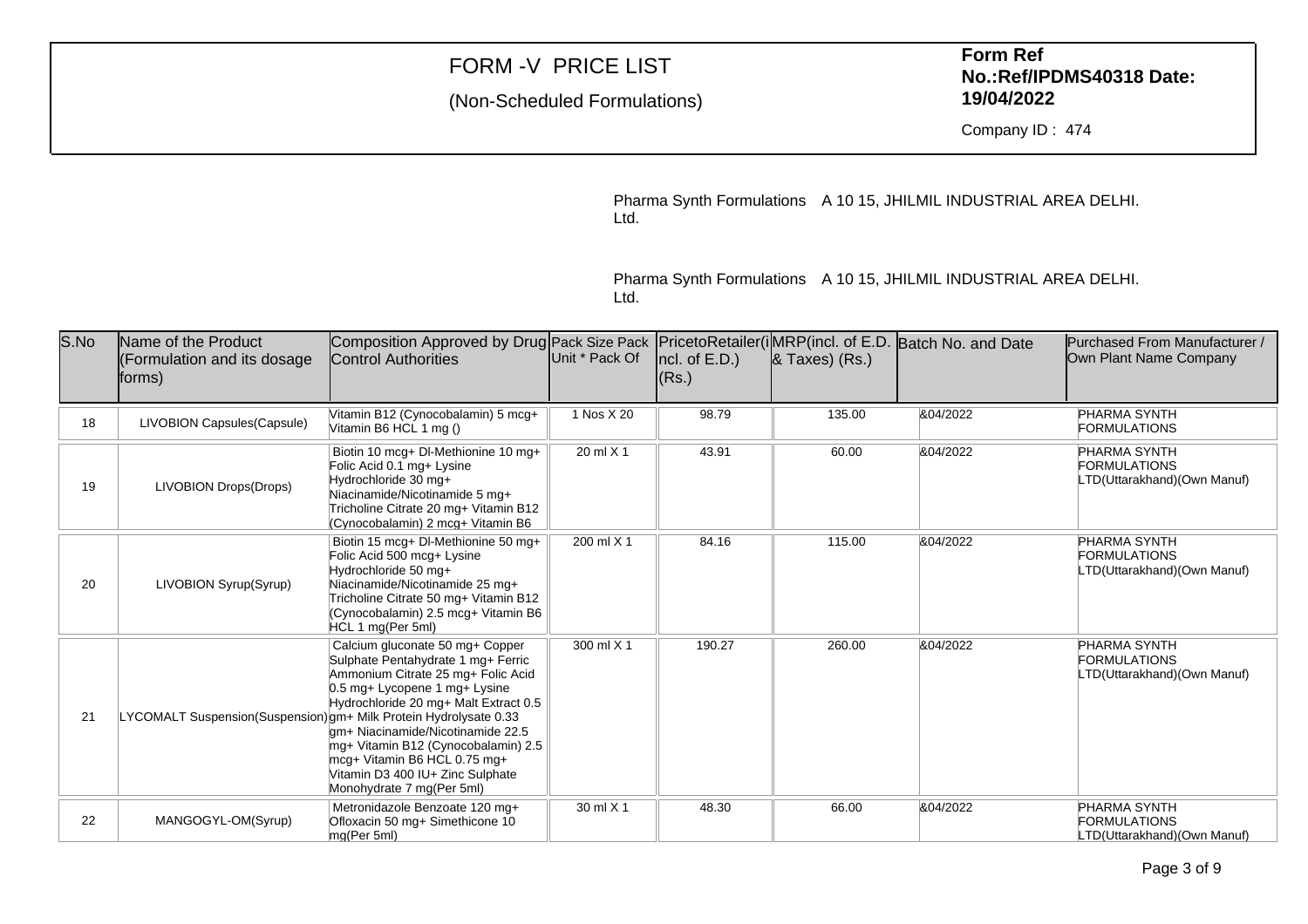### (Non-Scheduled Formulations)

**Form Ref No.:Ref/IPDMS40318 Date:19/04/2022**

Company ID : 474

Pharma Synth Formulations A 10 15, JHILMIL INDUSTRIAL AREA DELHI. Ltd.

| S.No | Name of the Product<br>(Formulation and its dosage<br>(forms | Composition Approved by Drug Pack Size Pack   Priceto Retailer(i MRP(incl. of E.D.<br><b>Control Authorities</b>                                                                                                                                                                                                                                                                                                                                                                             | Unit * Pack Of | $ ncl.$ of $E.D.)$<br>(Rs.) | $\&$ Taxes) (Rs.) | Batch No. and Date | Purchased From Manufacturer /<br>Own Plant Name Company                   |
|------|--------------------------------------------------------------|----------------------------------------------------------------------------------------------------------------------------------------------------------------------------------------------------------------------------------------------------------------------------------------------------------------------------------------------------------------------------------------------------------------------------------------------------------------------------------------------|----------------|-----------------------------|-------------------|--------------------|---------------------------------------------------------------------------|
| 23   | MultiAmmrit(Capsule)                                         | Biotin 10 mcg+ Chromium Chloride<br>200 mcg+ Copper Sulphate<br>Pentahydrate 500 mcq+ Ferrous<br>Fumarate 45 mg+ Folic Acid 500 mcg+<br>Ginseng 42.5 mg+ Lysine<br>Hydrochloride 50 mg+ Maganese<br>sulphate monohydrate 500 mcg+<br>Magnesium Hydroxide 10 mg+ Sodium<br>Selenate 100 mcq+ Vitamin B12<br>(Cynocobalamin) 5 mcg+ Vitamin<br>B6/Pyridoxine 1 mg+ Vitamin D3 200<br>IU+ Zinc Sulfate Monohydrate 10 mg+<br>Beta Carotene 7.5% Dispersion 30<br>mg+ Niacinamide 25 mg+ Diabsic | 1 Nos X 10     | 76.11                       | 104.00            | &04/2022           | <b>PHARMA SYNTH</b><br><b>FORMULATIONS</b><br>LTD(Uttarakhand)(Own Manuf) |
| 24   | MYCOTIC +(Ear Drops)                                         | Chloramphenicol 4 mg+<br>Dexamethasone Sodium Phosphate 1<br>mg+ Polymyxin B Sulphate 5000                                                                                                                                                                                                                                                                                                                                                                                                   | $5$ ml $X$ 1   | 51.23                       | 70.00             | 804/2022           | <b>PHARMA SYNTH</b><br><b>FORMULATIONS</b><br>LTD(Uttarakhand)(Own Manuf) |
| 25   | OM-1 Tablet(Tablet)                                          | Omeprazole Magnesium eqv.to<br>Omeprazole 20 mg ()                                                                                                                                                                                                                                                                                                                                                                                                                                           | 1 Nos X 10     | 8.05                        | 11.00             | &04/2022           | <b>PHARMA SYNTH</b><br><b>FORMULATIONS</b>                                |
| 26   | ONOVA-OZ Tablet(Tablet)                                      | Ofloxacin 200 mg+ Ornidazole 500 mg                                                                                                                                                                                                                                                                                                                                                                                                                                                          | 1 Nos X 10     | 65.86                       | 90.00             | &04/2022           | <b>PHARMA SYNTH</b><br><b>FORMULATIONS</b>                                |
| 27   | <b>ORA-G Gum Paint(Paint)</b>                                | Cetrimide 0.02 % w/v+ Choline<br>Salicylate 8 % w/v+ Menthol 0.05 %<br>w/v+ Tannic Acid 5 % w/v(Per ml)                                                                                                                                                                                                                                                                                                                                                                                      | 15 ml $X$ 1    | 51.23                       | 70.00             | &04/2022           | <b>PHARMA SYNTH</b><br><b>FORMULATIONS</b><br>LTD(Uttarakhand)(Own Manuf) |
| 28   | <b>OTOCLEAN Ear Drops (Ear Drops)</b>                        | Benzocaine 2.5 % w/v+ Chlorbutol 5<br>% w/v+ Paradichlorobenzene 2 % w/v+<br>Turpentine Oil 15 % w/v(Per ml)                                                                                                                                                                                                                                                                                                                                                                                 | 10 ml $X$ 1    | 51.23                       | 70.00             | &04/2022           | <b>PHARMA SYNTH</b><br><b>FORMULATIONS</b><br>LTD(Uttarakhand)(Own Manuf) |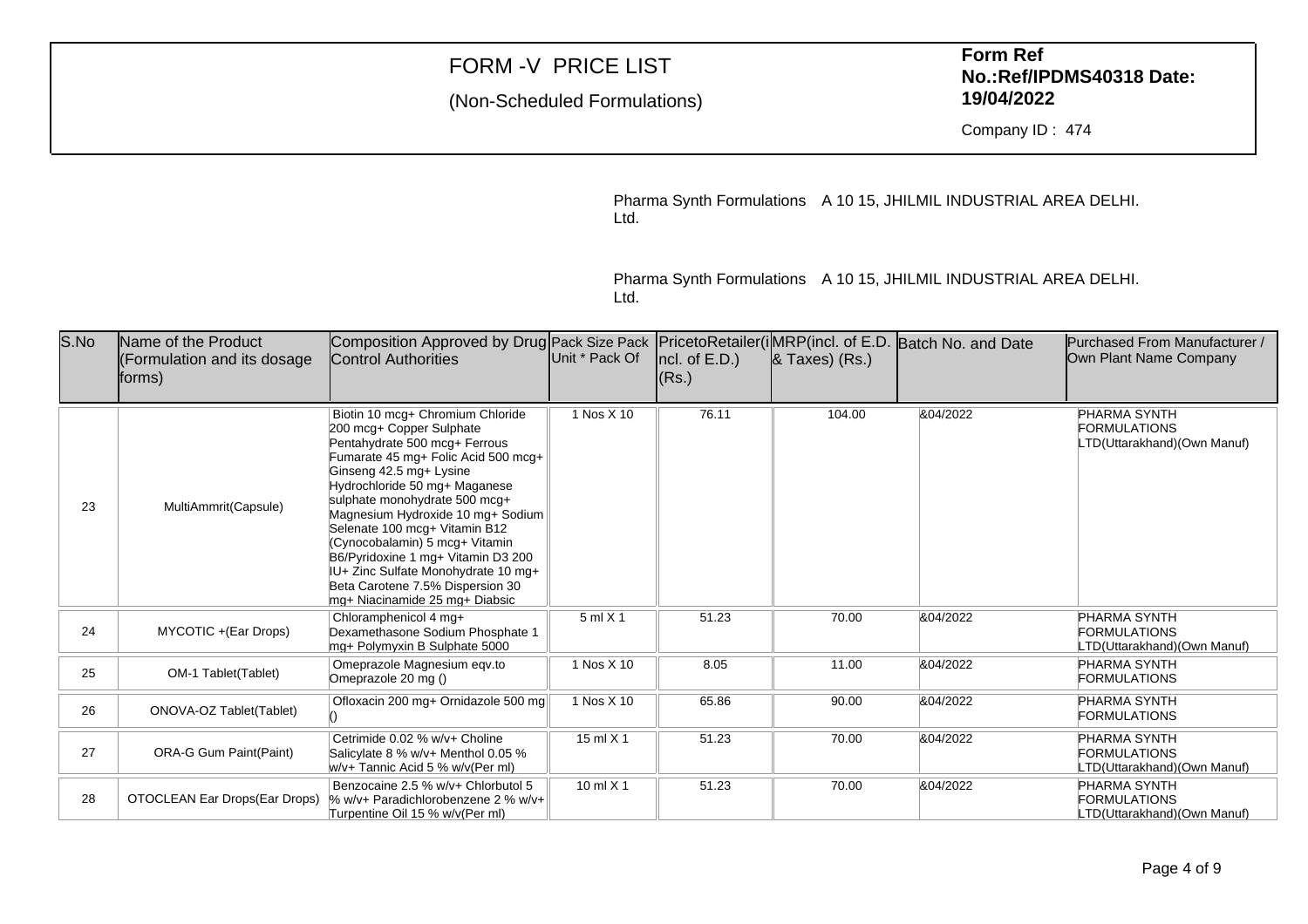### (Non-Scheduled Formulations)

**Form Ref No.:Ref/IPDMS40318 Date:19/04/2022**

Company ID : 474

Pharma Synth Formulations A 10 15, JHILMIL INDUSTRIAL AREA DELHI. Ltd.

| S.No | Name of the Product<br>(Formulation and its dosage<br>fforms) | Composition Approved by Drug Pack Size Pack<br><b>Control Authorities</b>                                                                                                                                                                                                          | Unit * Pack Of | ncl. of E.D.)<br>(Rs.) | PricetoRetailer(i MRP(incl. of E.D.<br>$\&$ Taxes) (Rs.) | Batch No. and Date | Purchased From Manufacturer /<br>Own Plant Name Company                   |
|------|---------------------------------------------------------------|------------------------------------------------------------------------------------------------------------------------------------------------------------------------------------------------------------------------------------------------------------------------------------|----------------|------------------------|----------------------------------------------------------|--------------------|---------------------------------------------------------------------------|
| 29   | PD SR Capsule(Capsule)                                        | Domperidone 30 mg+ Pantoprazole<br>Sodium 40 mg ()                                                                                                                                                                                                                                 | 1 Nos X 10     | 72.45                  | 99.00                                                    | &04/2022           | <b>PHARMA SYNTH</b><br><b>FORMULATIONS</b>                                |
| 30   | PHARMACYP Syrup(Syrup)                                        | Cyproheptadine HCl 2 mg+ Tricholine<br>Citrate 275 mg(Per 5ml)                                                                                                                                                                                                                     | 200 ml X 1     | 79.03                  | 108.00                                                   | 804/2022           | <b>PHARMA SYNTH</b><br><b>FORMULATIONS</b>                                |
| 31   | QUINODERM + Cream(Cream)                                      | Cetrimide 0.6 %w/w+ Clobetasol<br>Propionate 0.05 %w/w+ Glycine 3<br>%w/w+ Miconazole Nitrate 2 %w/w+<br>Neomycin Sulphate 0.5 %w/w(Per qm)                                                                                                                                        | 5 gm X 1       | 47.57                  | 65.00                                                    | 804/2022           | <b>PHARMA SYNTH</b><br><b>FORMULATIONS</b><br>LTD(Uttarakhand)(Own Manuf) |
| 32   | REDPRO PLUS Capsule(Capsule)                                  | Biotin 10 mcg+ Copper Sulphate 500<br>mcg+ Ferrous Fumarate 200 mg+ Folic<br>Acid 500 mcg+ Lysine Hydrochloride<br>50 mg+ Manganese Sulphate 500<br>mcg+ Niacinamide/Nicotinamide 25<br>mg+ Vitamin B12 (Cynocobalamin) 5<br>mcg+ Vitamin B6 HCL 1.5 mg+ Zinc<br>Sulphate 10 mg () | 1 Nos X 10     | 43.91                  | 60.00                                                    | &04/2022           | <b>PHARMA SYNTH</b><br><b>FORMULATIONS</b><br>LTD(Uttarakhand)(Own Manuf) |
| 33   | REDPRO PLUS Drop(Drops)                                       | Copper Sulphate 10 mcq+ Folic Acid<br>100 mcg+ Iron Choline Citrate 50 mg+<br>Lysine Hydrochloride 50 mg+<br>Niacinamide/Nicotinamide 5 mg+<br>Vitamin B12 (Cynocobalamin) 2 mcg+<br>Vitamin B6 HCL 1 mg+ Zinc Sulphate 1                                                          | 20 ml X 1      | 48.30                  | 66.00                                                    | 804/2022           | <b>PHARMA SYNTH</b><br><b>FORMULATIONS</b><br>LTD(Uttarakhand)(Own Manuf) |
| 34   | REDPRO PLUS Syrup(Syrup)                                      | Copper Sulphate 50 mcg+ Folic Acid<br>500 mcg+ Iron Choline Citrate 50 mg+<br>Lysine Hydrochloride 50 mg+<br>Manganese Sulphate 50 mcg+<br>Niacinamide/Nicotinamide 25 mg+<br>Sorbitol Solution 500 mg+ Vitamin B12<br>(Cynocobalamin) 2.5 mcg+ Vitamin B6                         | 200 ml X 1     | 84.16                  | 115.00                                                   | 804/2022           | <b>PHARMA SYNTH</b><br><b>FORMULATIONS</b><br>LTD(Uttarakhand)(Own Manuf) |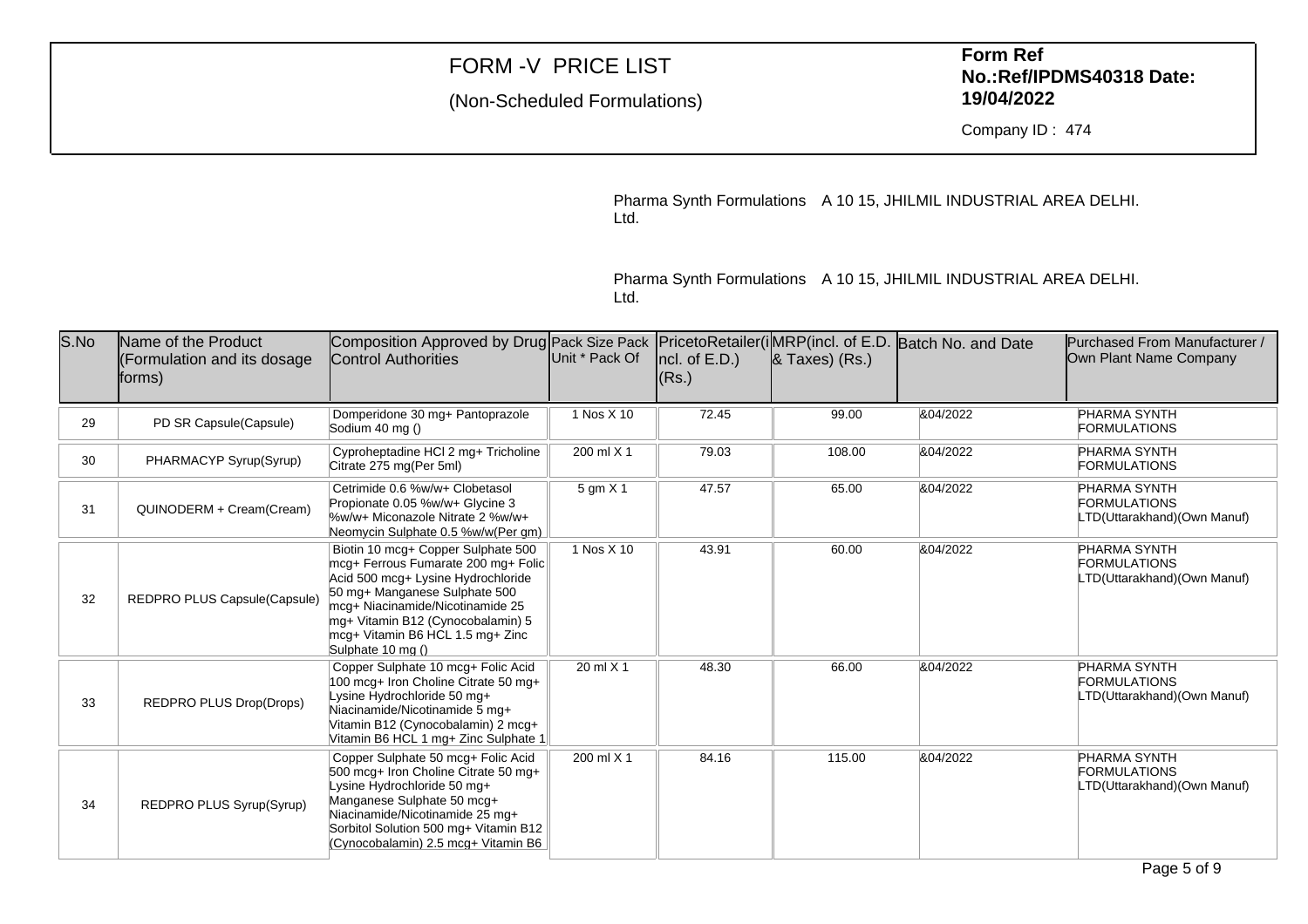### (Non-Scheduled Formulations)

**Form Ref No.:Ref/IPDMS40318 Date:19/04/2022**

Company ID : 474

Pharma Synth Formulations A 10 15, JHILMIL INDUSTRIAL AREA DELHI. Ltd.

| S.No | Name of the Product<br>(Formulation and its dosage<br>fforms) | Composition Approved by Drug Pack Size Pack<br><b>Control Authorities</b>                                              | Unit * Pack Of | ncl. of $E.D.$ )<br>(Rs.) | PricetoRetailer(iMRP(incl. of E.D.<br>$\&$ Taxes) (Rs.) | Batch No. and Date | Purchased From Manufacturer /<br>Own Plant Name Company                   |
|------|---------------------------------------------------------------|------------------------------------------------------------------------------------------------------------------------|----------------|---------------------------|---------------------------------------------------------|--------------------|---------------------------------------------------------------------------|
| 34   | REDPRO PLUS Syrup(Syrup)                                      | HCL 1 mg+ Zinc Sulphate 5 mg(Per<br>5ml)                                                                               | 200 ml X 1     | 84.16                     | 115.00                                                  | &04/2022           | <b>PHARMA SYNTH</b><br><b>FORMULATIONS</b>                                |
| 35   | SEDORIL-KID Syrup(Syrup)                                      | Chlorpheniramine Maleate 2 mg+<br>Paracetamol 125 mg+ Phenylephrine<br>HCl 2.5 mg(Per 5ml)                             | 60 ml X 1      | 51.23                     | 70.00                                                   | 804/2022           | <b>PHARMA SYNTH</b><br><b>FORMULATIONS</b><br>LTD(Uttarakhand)(Own Manuf) |
| 36   | SEDORIL PLUS Syrup(Syrup)                                     | Ammonium Chloride 100 mg+<br>Diphenhydramine HCl 14 mg+<br>Phenylephrine HCl 2.5 mg+ Sodium<br>Citrate 50 mg (Per 5ml) | 100 ml X 1     | 64.40                     | 88.00                                                   | &04/2022           | <b>PHARMA SYNTH</b><br><b>FORMULATIONS</b><br>LTD(Uttarakhand)(Own Manuf) |
| 37   | SEDORIL Syrup(Syrup)                                          | Ammonium Chloride 100 mg+<br>Diphenhydramine HCl 14 mg+ Sodium<br>Citrate 50 mg(Per 5ml)                               | 50 ml X 1      | 38.05                     | 52.00                                                   | &04/2022           | <b>PHARMA SYNTH</b><br><b>FORMULATIONS</b><br>LTD(Uttarakhand)(Own Manuf) |
| 38   | SEDORIL Syrup(Syrup)                                          | Ammonium Chloride 100 mg+<br>Diphenhydramine HCl 14 mg+ Sodium<br>Citrate 50 mg(Per 5ml)                               | 100 ml X 1     | 56.35                     | 77.00                                                   | 804/2022           | <b>PHARMA SYNTH</b><br><b>FORMULATIONS</b><br>LTD(Uttarakhand)(Own Manuf) |
| 39   | SEDORIL-DCP Syrup(Syrup)                                      | Chlorpheniramine Maleate 2 mq+<br>Dextromethorphan Hbr 5 mg+<br>Phenylephrine HCl 5 mg(Per 5ml)                        | 60 ml X 1      | 56.35                     | 77.00                                                   | 804/2022           | <b>PHARMA SYNTH</b><br><b>FORMULATIONS</b><br>LTD(Uttarakhand)(Own Manuf) |
| 40   | SEDORIL-LS(Syrup)                                             | Ambroxol HCl 30 mg+ Guaiphenesin<br>50 mg+ Levosalbutamol 1 mg(Per ml)                                                 | 100 ml $X$ 1   | 67.33                     | 92.00                                                   | 804/2022           | <b>PHARMA SYNTH</b><br><b>FORMULATIONS</b>                                |
| 41   | SEDORIL-P Drops(Drops)                                        | Chlorpheniramine Maleate 1 mg+<br>Paracetamol 125 mg+ Phenylephrine<br>HCI 2.5 mg(Per ml)                              | 20 ml X 1      | 51.23                     | 70.00                                                   | 804/2022           | <b>PHARMA SYNTH</b><br><b>FORMULATIONS</b><br>LTD(Uttarakhand)(Own Manuf) |
| 42   | SEDORIL-XL Syrup(Syrup)                                       | Ambroxol HCl 15 mg+ Guaiphenesin<br>50 mg+ Terbutaline Sulphate 1.25<br>mg(Per 5ml)                                    | 100 ml $X$ 1   | 67.33                     | 92.00                                                   | 804/2022           | <b>PHARMA SYNTH</b><br><b>FORMULATIONS</b><br>LTD(Uttarakhand)(Own Manuf) |
| 43   | SPEEDEX-Spas(Tablet)                                          | Dicyclomine HCl 10 mg+ Mefenamic<br>Acid 250 mg ()                                                                     | 1 Nos X 10     | 32.20                     | 44.00                                                   | &04/2022           | <b>PHARMA SYNTH</b><br><b>FORMULATIONS</b>                                |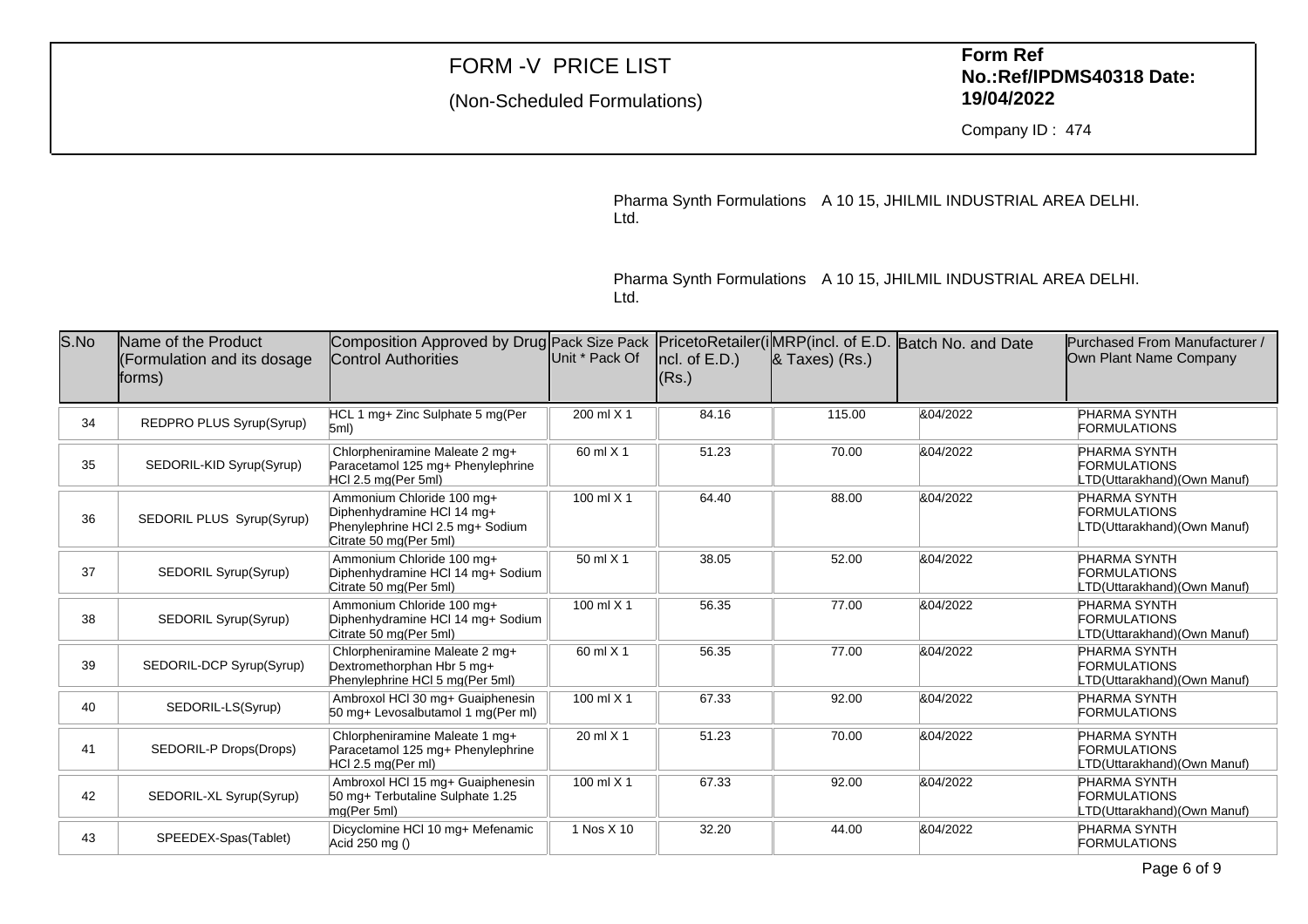### (Non-Scheduled Formulations)

**Form Ref No.:Ref/IPDMS40318 Date:19/04/2022**

Company ID : 474

Pharma Synth Formulations A 10 15, JHILMIL INDUSTRIAL AREA DELHI. Ltd.

| S.No | Name of the Product<br>(Formulation and its dosage<br>forms) | Composition Approved by Drug Pack Size Pack PricetoRetailer(iMRP(incl. of E.D.<br>Control Authorities                       | Unit * Pack Of     | $ ncl.$ of $E.D.$ )<br>(Rs.) | $\&$ Taxes) (Rs.) | Batch No. and Date | Purchased From Manufacturer /<br>Own Plant Name Company                   |
|------|--------------------------------------------------------------|-----------------------------------------------------------------------------------------------------------------------------|--------------------|------------------------------|-------------------|--------------------|---------------------------------------------------------------------------|
| 44   | SPEEDEX-TH+(Tablet)                                          | Aceclofenac 100 mg+ Paracetamol<br>325 mg+ Thiocolchicoside 4 mg ()                                                         | 1 Nos X 10         | 128.07                       | 175.00            | &04/2022           | <b>PHARMA SYNTH</b><br><b>FORMULATIONS</b>                                |
| 45   | SPEEDEX Gel(Gel)                                             | Diclofenac Diethylamine 1.16 %w/w+<br>Menthol 5 %w/w+ Methyl Salicylate 10<br>%w/w+ Oleum Lini 3 %w/w(Per gm)               | 30 gm X 1          | 76.11                        | 104.00            | &04/2022           | <b>PHARMA SYNTH</b><br><b>FORMULATIONS</b><br>LTD(Uttarakhand)(Own Manuf) |
| 46   | SPEEDEX-NS Tablet(Tablet)                                    | Diclofenac Potassium 50 mg+<br>Paracetamol 325 mg+<br>Serratiopeptidase 10 mg ()                                            | 1 Nos X 10         | 51.23                        | 70.00             | &04/2022           | <b>PHARMA SYNTH</b><br><b>FORMULATIONS</b><br>LTD(Uttarakhand)(Own Manuf) |
| 47   | SPEEDEX-BALM(Ointment)                                       | Camphor 2 %w/w+ Eucalyptus Oil 2<br>%w/w+ Menthol 10 %w/w+ Methyl<br>Salicylate 10 %w/w+ Turpentine Oil 5<br>%w/w(Per 10ml) | $9$ ml $\times$ 1  | 28.17                        | 38.50             | 804/2022           | <b>PHARMA SYNTH</b><br><b>FORMULATIONS</b><br>LTD(Uttarakhand)(Own Manuf) |
| 48   | SPEEDEX-MR Tablet(Tablet)                                    | Chlorzoxazone 250 mg+ Diclofenac<br>Potassium 50 mg+ Magnesium<br>Trisilicate 150 mg+ Paracetamol 325                       | 1 Nos X 10         | 51.23                        | 70.00             | &04/2022           | <b>PHARMA SYNTH</b><br><b>FORMULATIONS</b><br>LTD(Uttarakhand)(Own Manuf) |
| 49   | SPEEDEX-P(Drops)                                             | Dicyclomine HCl 10 mg+ Simethicone<br>40 mg(Per 10ml)                                                                       | $10 \text{ ml} X1$ | 28.17                        | 38.50             | &04/2022           | <b>PHARMA SYNTH</b><br><b>FORMULATIONS</b>                                |
| 50   | SULABH Enema(Pack)                                           | Glycerine 15 % w/v+ Sodium Chloride<br>15 % w/v(Per ml)                                                                     | 50 ml X 1          | 51.23                        | 70.00             | 804/2022           | <b>PHARMA SYNTH</b><br><b>FORMULATIONS</b>                                |
| 51   | THREOMOX-333 LB                                              | Amoxicillin 333 mg+ Lactic Acid<br>Bacillus 60 M. Spores ()                                                                 | 1 Nos X 10         | 54.89                        | 75.00             | &04/2022           | <b>PHARMA SYNTH</b><br><b>FORMULATIONS</b>                                |
| 52   | Tonozyme(Syrup)                                              | Alpha Amylase 50 mg+ Pepsin 10<br>mg(Per 5ml)                                                                               | 100 ml $X$ 1       | 51.23                        | 70.00             | &04/2022           | <b>PHARMA SYNTH</b><br><b>FORMULATIONS</b>                                |
| 53   | Tonozyme(Syrup)                                              | Alpha Amylase 50 mg+ Pepsin 10<br>mg(Per 5ml)                                                                               | 200 ml X 1         | 84.16                        | 115.00            | &04/2022           | <b>PHARMA SYNTH</b><br><b>FORMULATIONS</b>                                |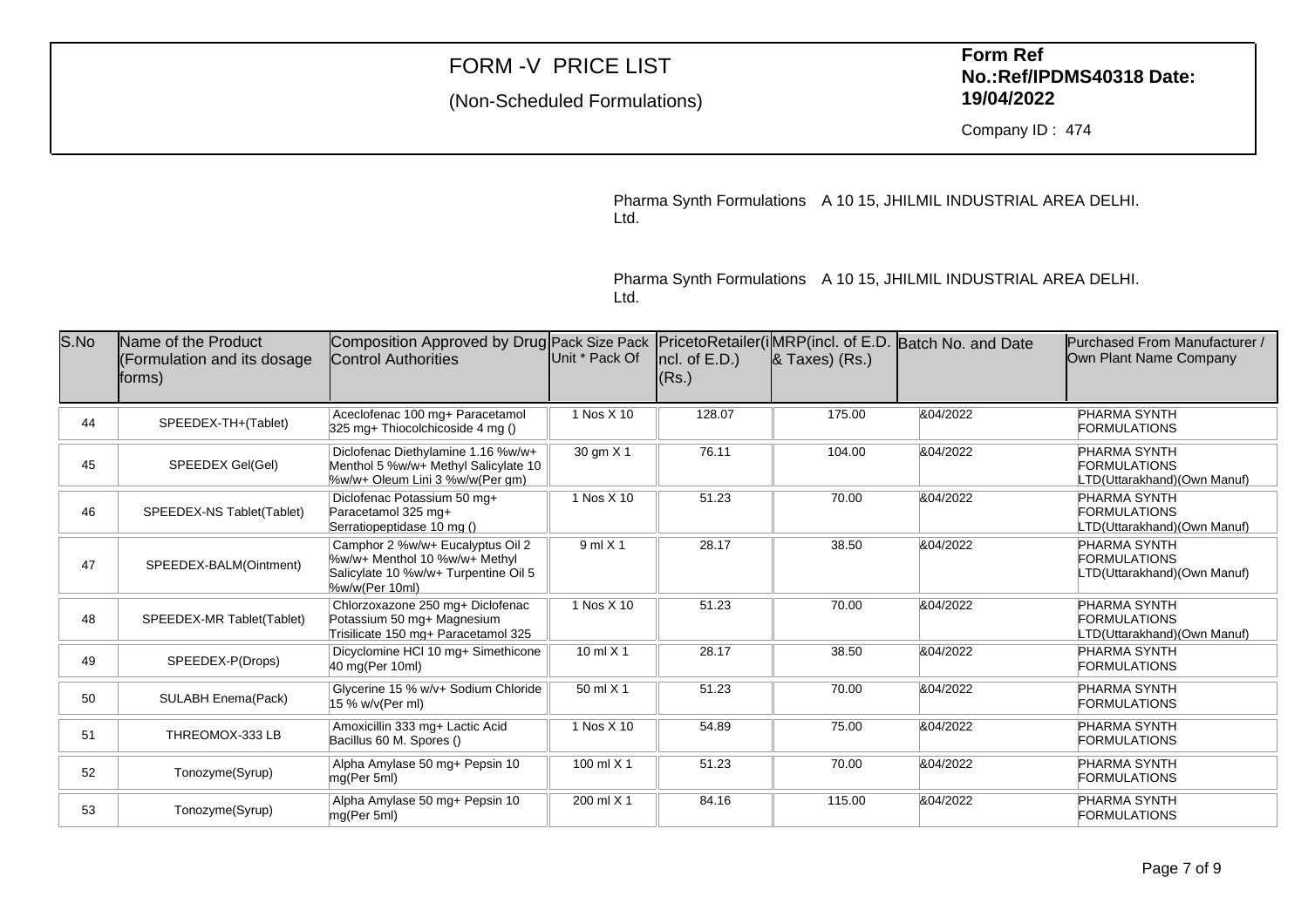### (Non-Scheduled Formulations)

**Form Ref No.:Ref/IPDMS40318 Date:19/04/2022**

Company ID : 474

Pharma Synth Formulations A 10 15, JHILMIL INDUSTRIAL AREA DELHI. Ltd.

Pharma Synth Formulations A 10 15, JHILMIL INDUSTRIAL AREA DELHI. Ltd.

| S.No | Name of the Product<br>(Formulation and its dosage<br>forms) | Composition Approved by Drug Pack Size Pack Priceto Retailer (iMRP (incl. of E.D. Batch No. and Date<br><b>Control Authorities</b> | Unit * Pack Of ncl. of E.D.) | (Rs.)  | $\&$ Taxes) (Rs.) |          | <b>Purchased From Manufacturer</b> /<br>Own Plant Name Company |
|------|--------------------------------------------------------------|------------------------------------------------------------------------------------------------------------------------------------|------------------------------|--------|-------------------|----------|----------------------------------------------------------------|
| 54   | <b>TRANXI Tablet(Tablet)</b>                                 | Ethamsylate 250 mg+ Tranexamic<br>Acid 250 mg ()                                                                                   | 1 Nos X 10                   | 109.77 | 150.00            | &04/2022 | <b>PHARMA SYNTH</b><br><b>FORMULATIONS</b>                     |
| 55   | <b>TRANXI-M Tablet(Tablet)</b>                               | Mefenamic Acid 250 mg+ Tranexamic<br>Acid 500 mg ()                                                                                | 1 Nos X 10                   | 168.31 | 230.00            | &04/2022 | <b>PHARMA SYNTH</b><br><b>FORMULATIONS</b>                     |

### (B)Purchased/Imported Formulations

| 56 | CIFIGOLD INJ. 1.5(Injection)    | Ceftriaxone 1000 mg+ Sulbactam 500<br>mg(Per vial)                                                                                                                      | 1 vial $X$ 1     | 69.52  | 95.00  | &04/2022 | Finebiotics Pharma<br>Ltd(Gujarat)(OC)            |
|----|---------------------------------|-------------------------------------------------------------------------------------------------------------------------------------------------------------------------|------------------|--------|--------|----------|---------------------------------------------------|
| 57 | CIFIGOLD INJ. 375(Injection)    | Ceftriaxone 250 mg+ Sulbactam 125<br>mg(Per vial)                                                                                                                       | 1 vial $X$ 1     | 29.27  | 40.00  | &04/2022 | Finebiotics Pharma<br>Ltd(Gujarat)(OC)            |
| 58 | CIFIGOLD INJ. 750(Injection)    | Ceftriaxone 500 mg+ Sulbactam 250<br>mg(Per vial)                                                                                                                       | 1 vial $X$ 1     | 43.91  | 60.00  | &04/2022 | <b>PHARMA SYNTH</b><br><b>FORMULATIONS</b>        |
| 59 | SPEEDEX-AQ(Injection)           | Benzyl Alcohol 4 % w/v+ Diclofenac<br>Sodium 75 mg (Per ml ampoule)                                                                                                     | 1 ml ampoule X 1 | 16.83  | 23.00  | &04/2022 | <b>INDUS PHARMA PVT.</b><br>LTD.(Delhi)(OC)       |
| 60 | SPEEDEX-SPRAY(spray)            | Benzyl Alcohol 1 %w/w+ Diclofenac<br>Diethylamine 1.16 %w/w+ Diclofenac<br>Sodium 1 %w/w+ Linseed Oil 3 %w/w+<br>Menthol 5 %w/w+ Methyl Salicylate 10<br>%w/w(Per 55gm) | 55 gm X 1        | 116.36 | 159.00 | &04/2022 | THREE B HEALTH CARE<br>LTD.(Himachal Pradesh)(OC) |
| 61 | TRANXI 500 INJECTION(Injection) | Tranexamic Acid 500 mg (Per 5ml<br>ampoule)                                                                                                                             | 5 ml ampoule X 1 | 58.54  | 80.00  | &04/2022 | ULTRA DRUGS PVT.<br>LTD.(Himachal Pradesh)(OC)    |